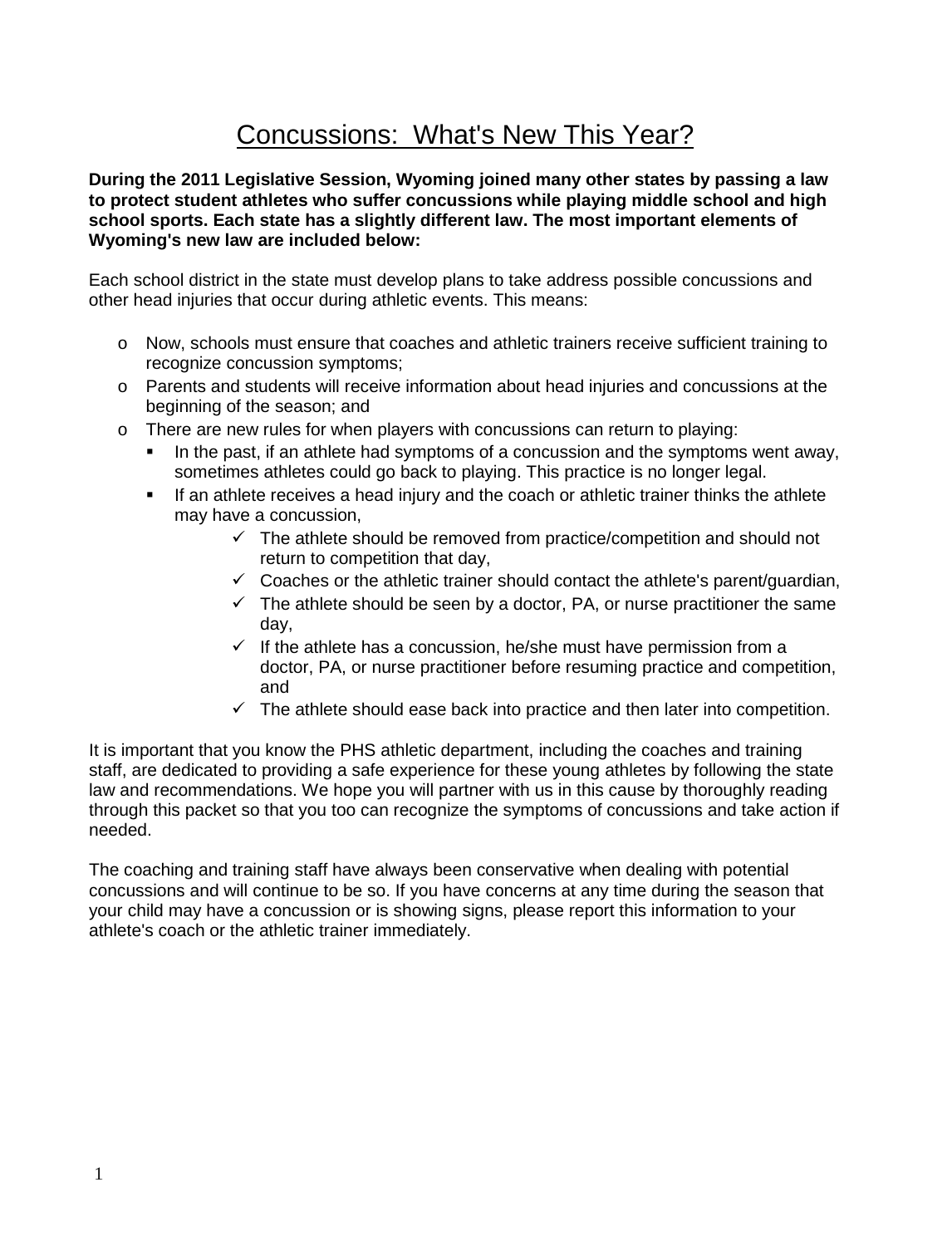## Concussions: The Facts

## **What is a concussion?**

A concussion is a traumatic brain injury that changes the way the brain works. When the brain moves quickly, twists, or bounces forcefully inside the skull, the brains cells stretch and tear causing brain damage that cannot usually be seen on an x-ray, M RI, or CAT Scan. These changes in the brain can last anywhere from days to months and can be permanent in some cases. The changes can cause loss of certain brain functions and death (only in rare cases).

#### **What are the signs and symptoms of a concussion?**

The signs and symptoms are often confused for other things because they are common complaints of the general public. They are often excused as minor complaints. Symptoms are what athletes feel and might report to a coach, trainer, or parent; signs are what parents or coaching staff may notice.

| Someone with a concussion might say<br>they have | YOU may notice that a person with a concussion                               |
|--------------------------------------------------|------------------------------------------------------------------------------|
| A Headache                                       | Appears dazed or confused                                                    |
| A headache that gets worse & won't go<br>away**  | Lacks facial expression                                                      |
| Neck pain                                        | Has clumsy movements                                                         |
| Pressure in their head                           | Weakness, numbness, or decreased coordination**                              |
| Nausea or Vomiting                               | Speaks with slurred speech**                                                 |
| Can't sleep or overly tired                      | Answers questions slowly                                                     |
| Sadness or irritability                          | Shows personality changes                                                    |
| Feeling dizzy or off-balance                     | Drowsiness or cannot be awakened **                                          |
| Vision problems                                  | Is unable to remember just before or just after the hit                      |
| Sensitivity to light or sounds                   | Has seizure or convulsions**                                                 |
| Feeling sluggish, groggy, "out of it"            | Loses consciousness **                                                       |
| Feeling foggy, or confused                       | Has pupils of different sizes** (the black part in the<br>center of the eye) |
| Concentration problems                           | Is unaware of the score or opponent                                          |
| Memory problems                                  | Forgets instructions, position or play                                       |
| Constant nervousness or anxiety                  | Has difficulty recognizing people or places**                                |
| Fatigue or low energy                            |                                                                              |
| Increased emotions                               |                                                                              |

\*\* These signs are 'red flags' and mean the injured person should be brought to a hospital or doctor right away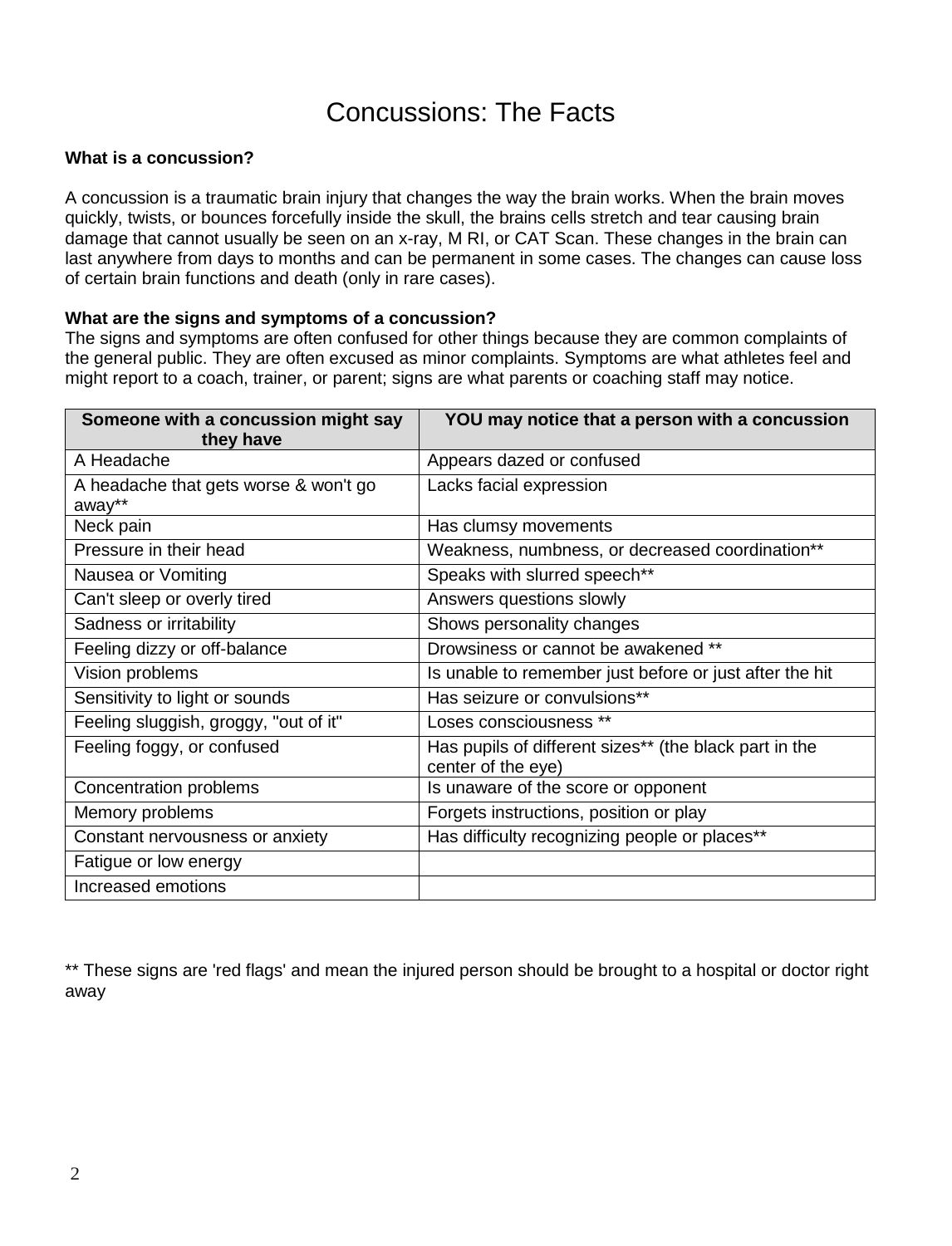## **How do concussions happen?**

Any forceful injury to the head or body can cause the brain to contact the skull and result in a concussion. These kinds of hits are most common in full contact sports like football, wrestling, and hockey, but happen in other sports too. Young athletes' brains are more sensitive to effects of a concussion than adult brains.

#### **Minor "dings" or "bell-ringers" aren't really concussions, are they?**

YES, they can be. Even the most minor blow or head injury can cause a concussion. It all depends on the movement of the brain inside the skull. Sometimes it doesn't take much force to cause a concussion, so any possible concussions should be taken seriously. It is also important to know that even though adolescents rarely die from concussions, the brain changes can cause problems later in life with things like concentration, learning, and coordination.

#### **It's only a concussion if they get knocked out, right?**

NO! More than 90% of people who have a concussion remain completely conscious. Of course, if a person does get hit so hard that they become unconscious, the chances of them having a concussion are higher. Many concussions are never reported because of this misconception.

Does having one concussion make it easier to get another one?

Yes. There are many sources that say if an athlete gets a concussion they are more likely to get another one.

#### **Does wearing a helmet prevent concussions?**

Helmets DO decrease the risk of getting a concussion and should always be worn, but there is no proven prevention for concussions. They still occur even when the player is wearing a helmet.

## **Why is it so important to wait before returning to play?**

All concussions are serious and should not be taken lightly, but the risk of permanent damage from one single concussion is low as long as there is enough time for the brain to heal properly. Secondimpact syndrome is a rapid and severe swelling of the brain and occurs with re-injury if the brain is not given enough time to heal from the initial blow. This injury is much more severe and more life threatening. The majority of deaths due to concussion injuries in student athletes are because of second-impact syndrome. This is why it is so important to allow adequate time to heal from the first concussion and why a release from a doctor, PA, or nurse practitioner is required before resuming practice and competition.

## **Are there differences between symptoms in boys and girls?**

Yes. Recent studies show there is no difference in the time it takes to recover or return to play, but the types of symptoms are different. Girls are more likely to complain of things like vision or hearing changes and emotional changes. Boys are more likely to complain of confusion or disorientation. It is important to remember that boys and girls can show any of the signs or symptoms listed above.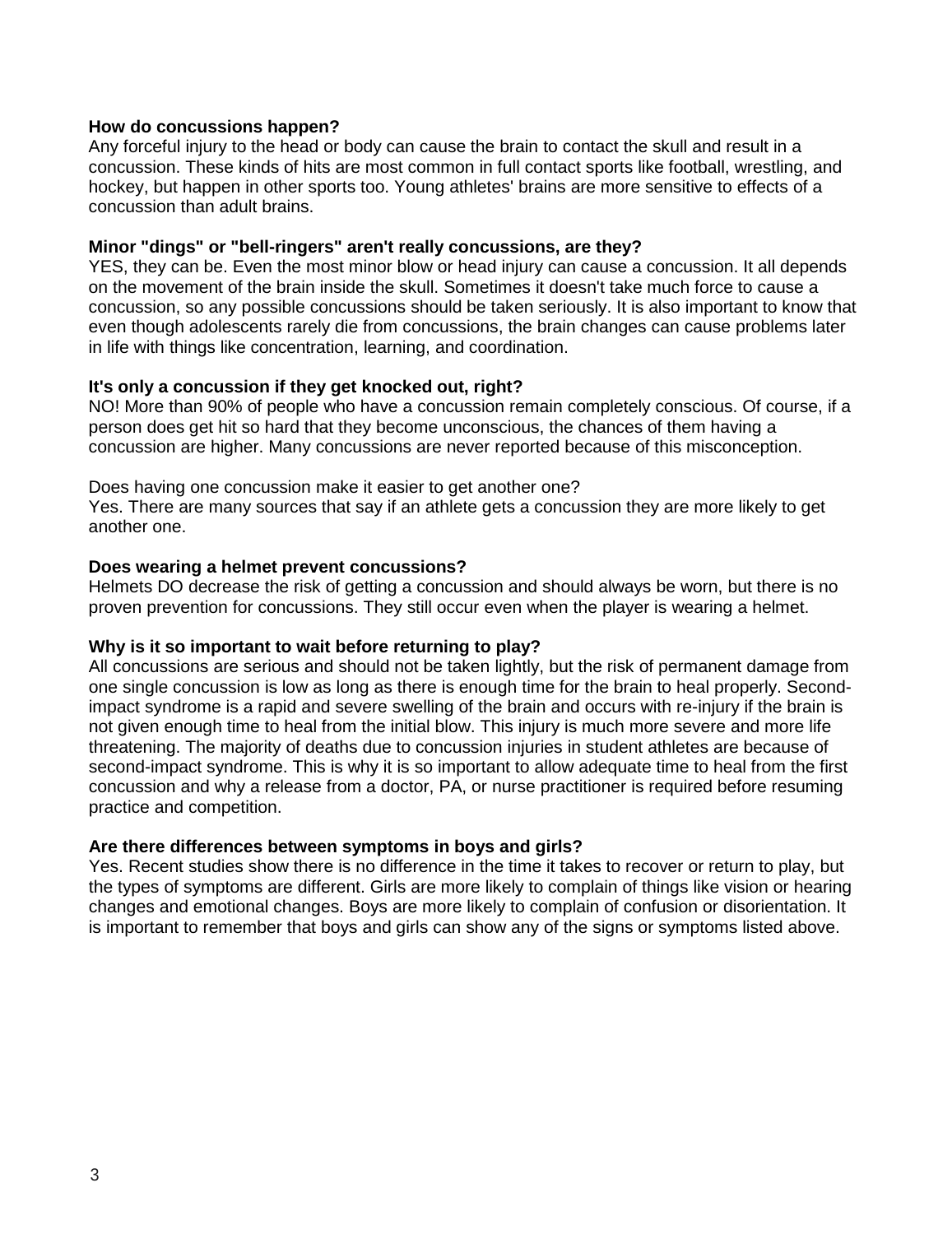# Concussions: A Parent's Role

While coaches and athletic trainers are usually the ones who see an injury happen and make decisions in practices or games, parents play a large part in seeing symptoms of concussion at home. Thus, it is very important to take an active role in helping your child stay free of injury. Here are a few strategies you can use:

- **Make sure athletes have all the equipment they need and that it works properly**
- **Take the online training course in concussions made by the CDC**
	- o This is the same course that the coaches and athletic trainers take every year. It is free of charge, but you have to sign up to take it. It only takes 20 minutes to complete, and there are many good resources that come with the training.
		- Go to [www.nfhslearn.com a](http://www.nfhslearn.com/)nd click on the free course "Concussions in Sports: What you need to know"

\* Note\* it will seem like you are buying the course, but you will not have to enter any credit card information.

- $\circ$  It may even be a good idea for you and your athlete to take the course together!
- $\checkmark$  Be familiar with all the signs and symptoms of a concussion
- $\checkmark$  Talk with your child about the risks of concussions and make sure they understand that they need to tell someone about their symptoms
	- o Nearly half of all the concussions in the US are never reported because the athlete never tells the athletic trainer, coach or parents about their symptoms. The most common reasons for that include:
		- Fear they will not be able to play if they report the symptoms
		- They don't believe the symptoms are severe enough to report
		- They are unaware of the risks of not reporting concussion symptoms
	- $\circ$  It is important to be aware of these reasons and discuss with your athlete the risks of not reporting symptoms.
- $\checkmark$  If you are concerned at any time about the safety of your athlete, you should feel free to discuss these concerns with the coach or the athletic trainer